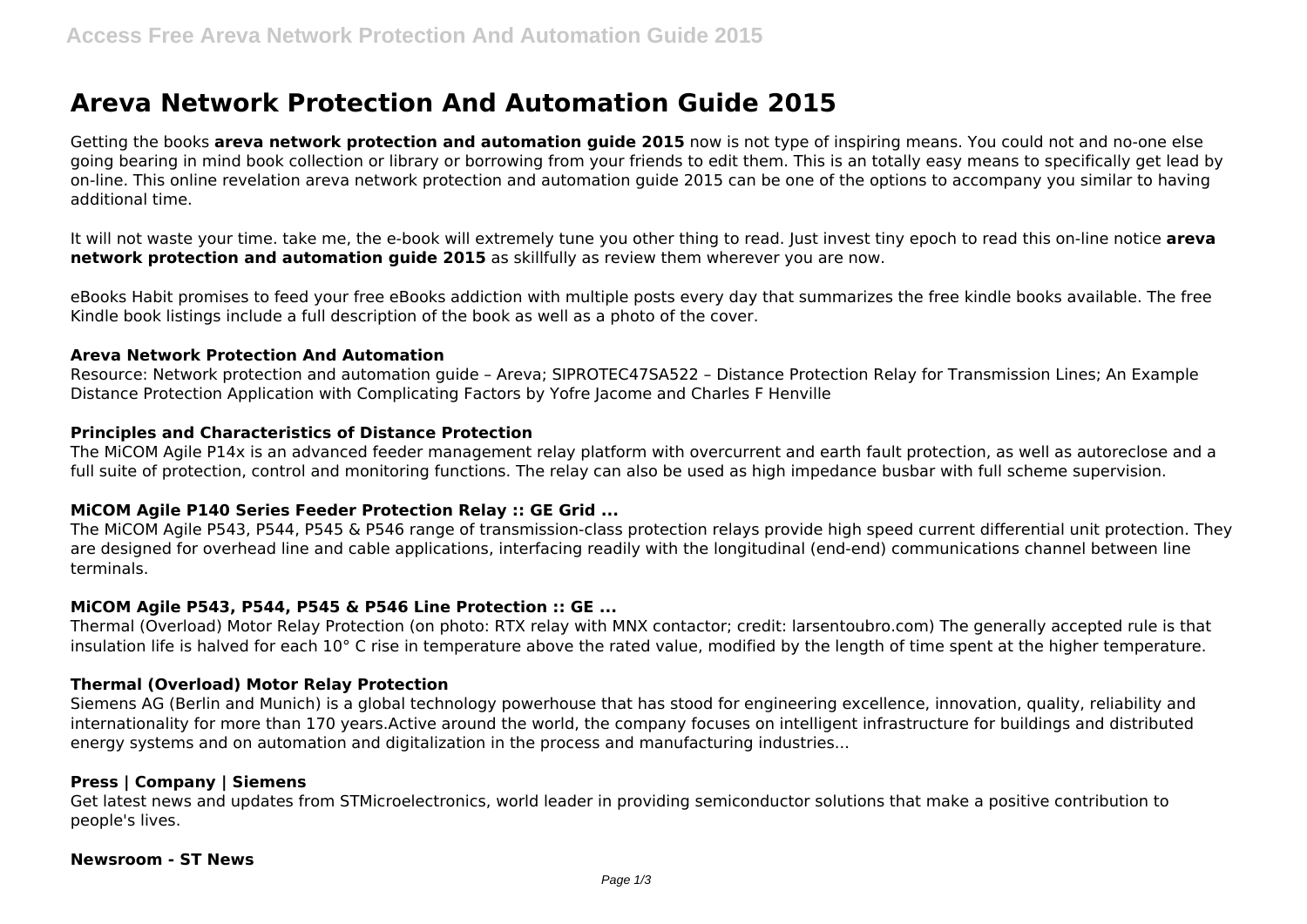ETAP 20 Series is a Continuous Intelligent Digital-Twin Solution to Plan, Design, Automate, Operate, and Optimize Electrical Power Systems. The new release offers an impressive set of innovative, time-saving electrical safety capabilities, advanced renewable energy modeling & simulation tools, leading-edge co-simulation technology, expert scripting & program application interfaces, and model ...

# **What's New - ETAP**

Provides network status, enables remote control, optimizes system performance, facilitates ... buildings and factory automation. Control Strategy • Control Center ... – Protection (e.g., protective relays, circuit breakers) • Key Priorities: 1. Safety 2. Protect equipment from damage

## **Supervisory Control and Data Acquisition (SCADA) Introduction**

A capacitor voltage transformer (CVT), also known as capacitor-coupled voltage transformer (CCVT), is a transformer used in power systems to step down extra high voltage signals and provide a low voltage signal, for metering or operating a protective relay.. In its most basic form, the device consists of three parts: two capacitors across which the transmission line signal is split, an ...

#### **Voltage transformer - Wikipedia**

Baby Doe. Lorem ipsum dolor sit amet... 9 Feb 2013. View all messages; 4. Latest 4 new Order ; View all Order Status; View profile; Upload Photo ; Change Password; Log out

## **RConnect**

Schneider Electric SE (Societas Europaea) is a French multinational company providing energy and automation digital solutions for efficiency and sustainability.It addresses homes, buildings, data centers, infrastructure and industries, by combining energy technologies, real-time automation, software and services. Schneider Electric is a Fortune Global 500 company, publicly traded on the ...

## **Schneider Electric - Wikipedia**

Shop by Manufacturer. Radwell has the largest in-stock inventory. Use our simple A-Z index or search directly for your preferred Manufacturer. Once you have found the parts you are looking for, select your buying and shipping options and leave the rest to us.

## **Shop by Manufacturer - Radwell.com**

The third trend is the large-scale deployment of the Internet of Things (IoT), accelerated by the rollout of 5G connectivity. This trend is transforming every area of our lives where we work, where we live, the cars we drive, and the objects we use with billions of cloud-connected devices for personal, corporate, and public applications.

## **Who we are - STMicroelectronics**

FCI is a subsidiary of the AREVA group. With manufacturing facilities in over 40 countries and a sales network in over 100, AREVA offers customers technological solutions for nuclear power generation and electricity transmission and distribution. Connectors. Contact Us: 1-800-717-6475

## **Electronic Components Manufacturers List | IBS Electronics**

AREVA NP Uddcomb. Welding Technology, Weld Overlay / Cladding and Engineering. READ MORE. ... Robust Hang-Off Systems and Subsea Cable Protection Systems for Offshore Oil and Gas Units. READ MORE. CR Control Systems. ... SHIPMASTER® Marine Automation Systems, Loading Computers, Level and Draught Gauging Systems, and Signalling Systems. READ MORE.